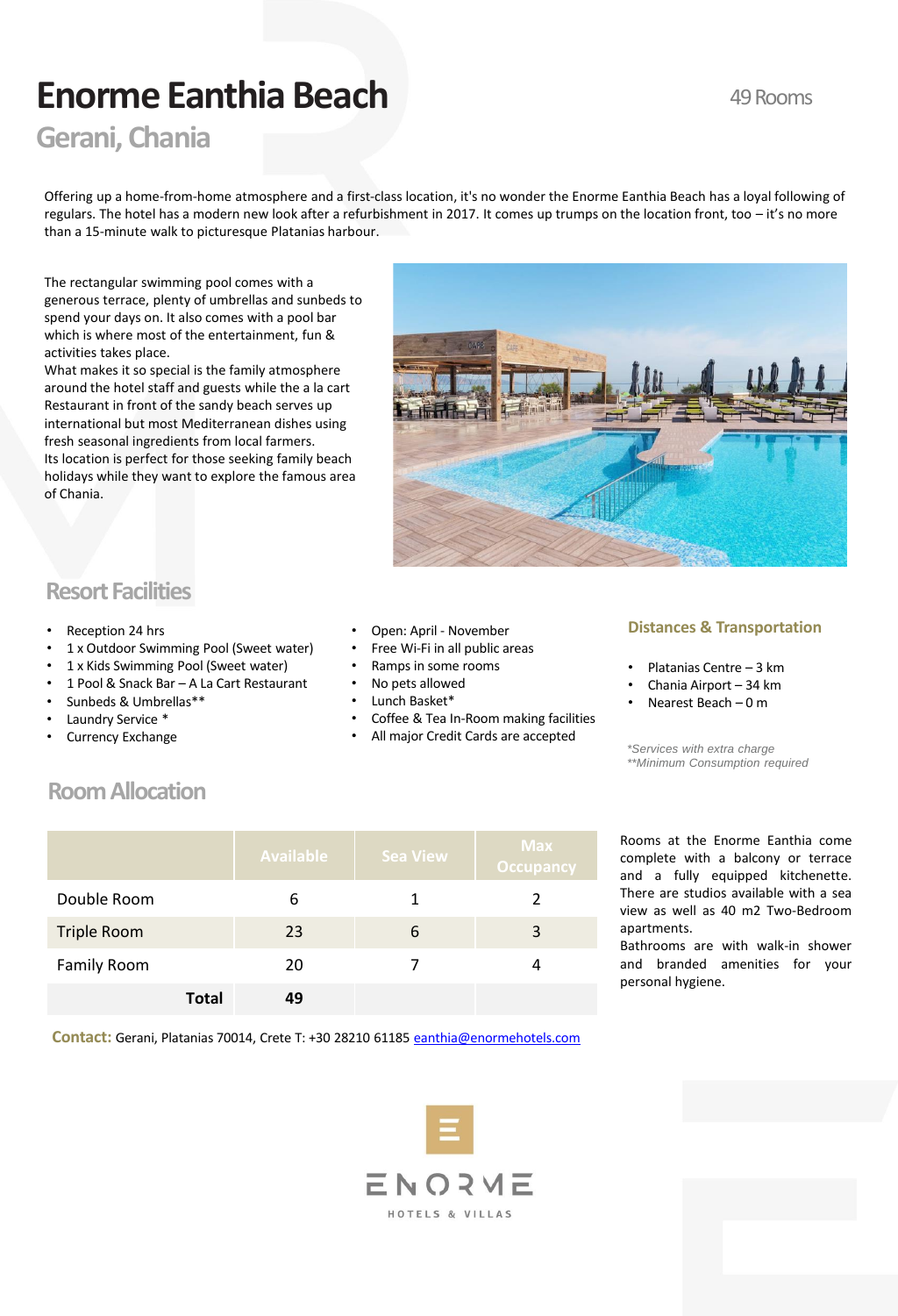# **Enorme Eanthia Beach**

## **Gerani, Chania**

Enorme Eanthia Beach is the perfect choice for family holidays. In front of the wonderful beach of Gerani and 15-min walking from Platanias centre acting as the perfect place to explore the beauty of the most famous places and beaches of Chania.

## **In-Room Includes**

- Wi-Fi in each room
- Coffee & Tea Facilities (Daily refillable)
- Bottle of Water Complimentary upon arrival
- Safety Deposit Box
- 32'' LCD TV
- Branded Toiletries
- Mini Fridge
- Hair Dryer
- Direct Dial Telephone
- Satellite TV Channels
- Laundry Service \*
- **Air Condition**
- Beach Towels\*



*\* Services with extra charge.*

## **Sports & Fitness**

Tennis is the all-time classic sport and Enorme Eanthia owns a court for your daily challenges. To encourage beginners, we offer introductory classes for groups or private clients. One week of regular practice is all you need to transform your life.

### **Facilities**

- Tennis court
- Play Room
- Outdoor Playground
- **Boccia**

## **Events & Entertainment**

Enjoy your accommodation in Enorme Eanthia Beach and watch your favourite team sport games at our big screen TVs or hang out in our games room.

- Sports Screens
- Billiard
- Table Tennis